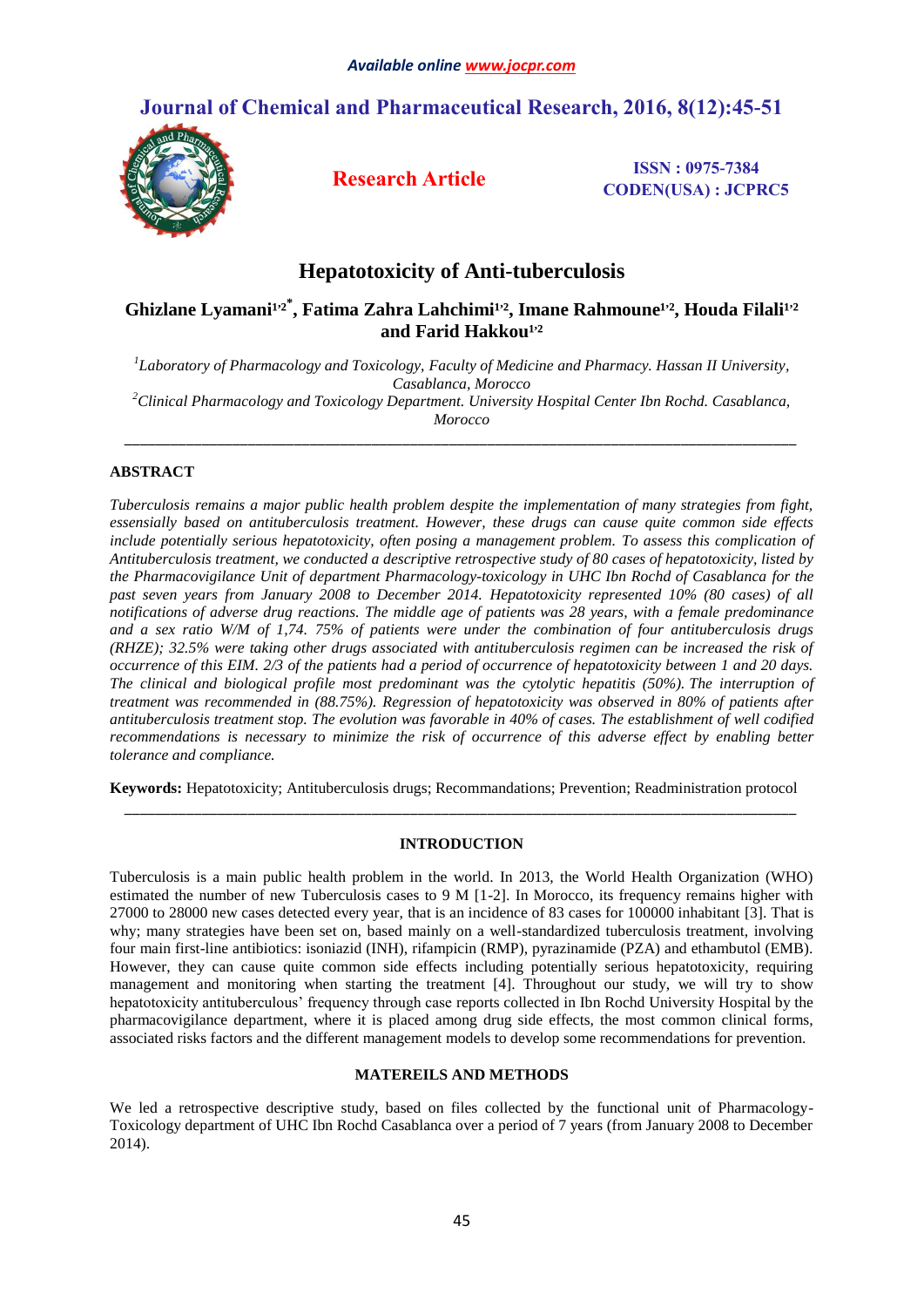## **Inclusion criteria**

tuberculous patients of antituberculosis treatment, on protocols as defined by the national program against tuberculosis and who developed hepatic affection over the period studied.

 $\_$  , and the state of the state of the state of the state of the state of the state of the state of the state of the state of the state of the state of the state of the state of the state of the state of the state of the

## **Exclusion criteria**

Patients who developed liver toxicity before starting antituberculosis treatment or who developed hepatotoxicity on another medication;

Data collection was based on a paper sheet with the various pharmacovigilance parameters.

Data entry was made on the EPI INFO version 3.5 software, while processing and statistical analysis were performed using SPSS Version 20 software.

## **RESULTS**

### **Frequency**

During the past seven years (2008-2014), the Pharmacovigilance Unit of Pharmacology department received 80 hepatotoxicity notifications of antituberculosis treatment, with a frequency of 10% compared to other adverse drug reactions collected by the department.

The highest rates of notifications were seen in 2010 with a rate of 23.75% and on 2008: 22.50% (Figure 1).



**Figure 1: Hepatotoxicity Distribution based on hospitalization years**

# **Age**

Most of our patients had an age between 20 and 30 years, that is 32.50% of the cases (Figure 2), with an average age of 28 years.



**Figure 2: Distribution of patients by age**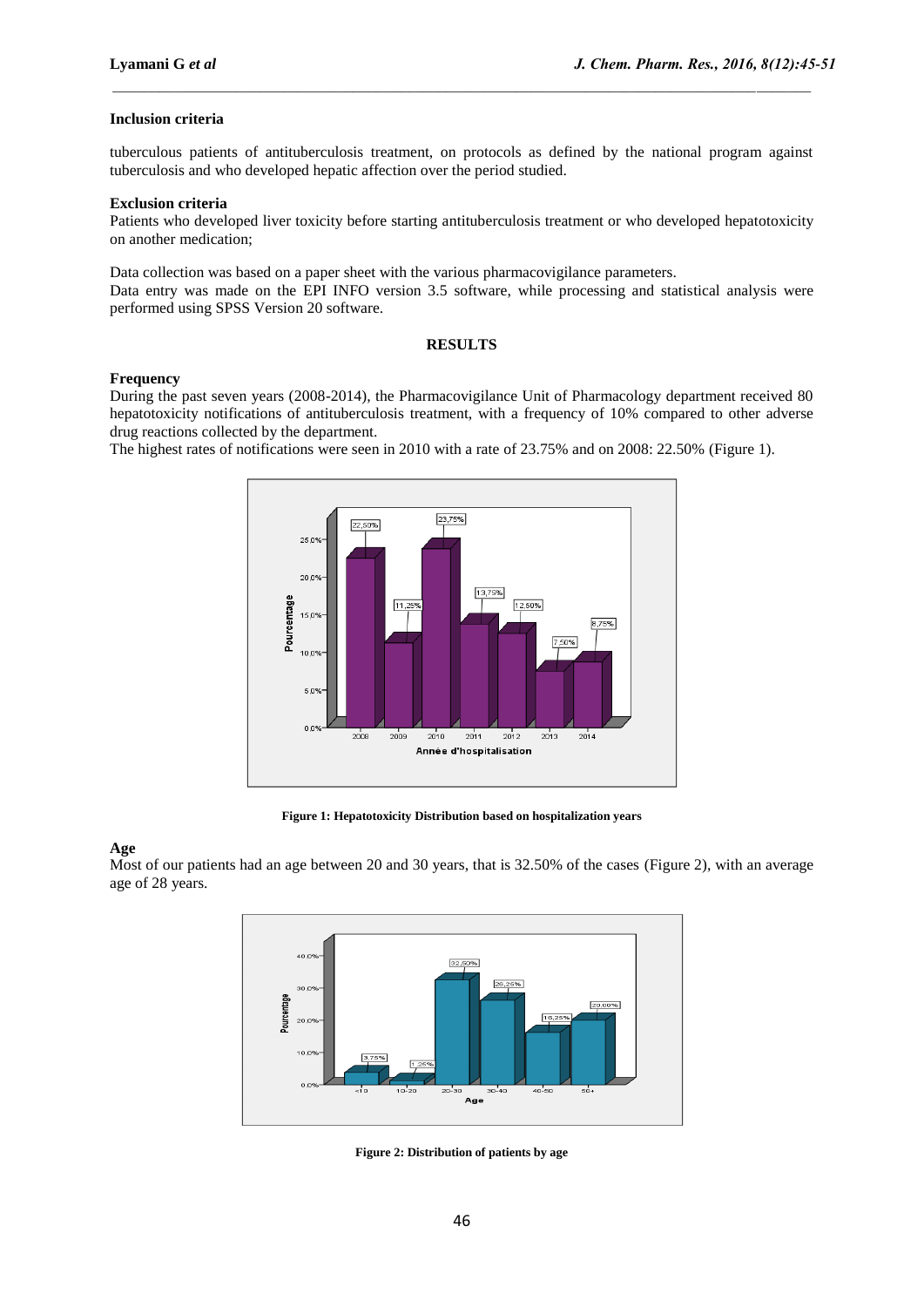# **Gender**

There was female predominance: 51 womens (63.1%) versus 29 mens (36.3%) with female / male sex ratio of 1.74 (Figure 3).

 $\_$  , and the state of the state of the state of the state of the state of the state of the state of the state of the state of the state of the state of the state of the state of the state of the state of the state of the



**Figure 3: patients Distribution by gender**

### **Background**

- $\triangleright$  -Most of our patients had no previous pathological history
- $\triangleright$  -Three Patients (3.75%) had confirmed viral hepatitis B
- $\triangleright$  -Six patients (7.5%) were known HIV positive  $++$
- $\triangleright$  -Ten Patients (12.5%) experienced taking medicines:
	- Two patients were taking paracetamol alone or with ibuprofen
	- A woman used oral contraceptives.
	- The other patients taking other drugs: antibiotics, AVK, steroids and cardiovascular drugs
- $\triangleright$  Eighteen patients (22.5%) had toxic history: alcohol, smoking, herbs, drugs or a combination
- $\triangleright$  Fourteen patients (17.5%) reported to have tuberculous contagion history

# **Tuberculosis type**

Disseminated tuberculosis was the most common, and shows out in 20% of the patients, followed by peritoneal and pulmonary tuberculosis with equal proportions.

### **Treatment**

In our series, most of the patients (75%) were on four antiTuberculosis treatment: INH / RPM / PZA / EHT or streptomycin, while 21.25% were on 3 antiTuberculosis (INH / RPM / PZA or EHT) and the left patients on 2 antiTuberculosis (INH / RPM) **(**Figure 4), 26 patients (32.5%) were on other drugs associated with antiTuberculosis treatment: beta-lactams antibiotics, sulpha antibiotics and antifungals, paracetamol, AVK, betablockers, fluoroquinolones, antiepileptics, IPP, and antiretrovirals.



#### **Figure 4: Cases Distribution according to the number of tuberculosis drugs administered**

### **Onset time**

The Time between antituberculous treatment beginning and the onset of hepathic affection ranged from 1 to 165 days. In most of our patients (66.25%), the time was between 1 and 20 days. The time of side effect onset was suggestive in nature in 90% of the cases and compatible in 10 %.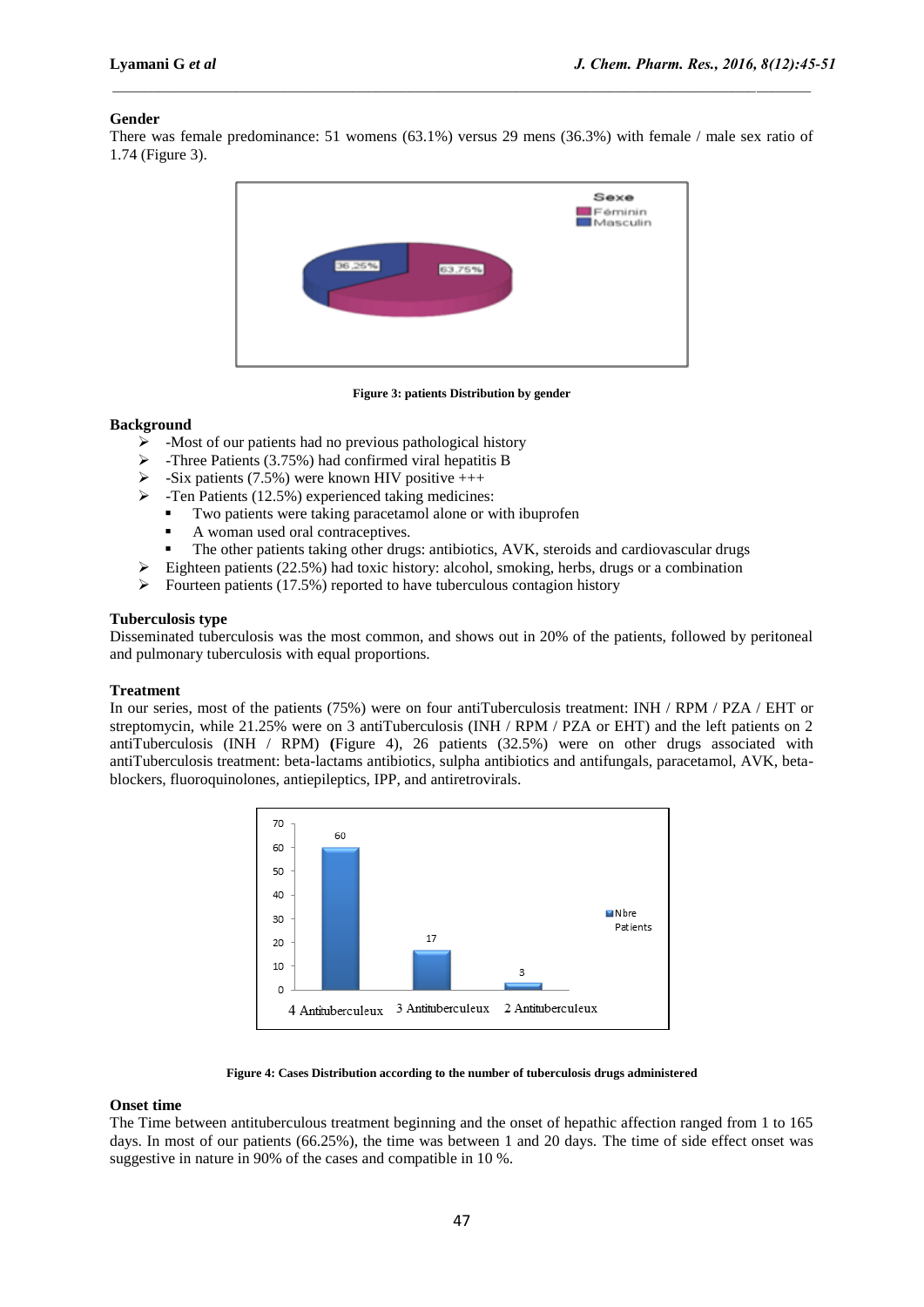## **Discovery circumstances**

In 38 patients (47.5 %), the hepatotoxicity discovery was asymptomatic, incidentally revealed by hepatic disturbances (increased transaminases).

 $\_$  , and the state of the state of the state of the state of the state of the state of the state of the state of the state of the state of the state of the state of the state of the state of the state of the state of the

# **Associated clinical signs**

Health impairment was the most noted sign (37.5%), followed by jaundice (23.75%) and dyspeptic syndrome (22.5%) involving nausea, vomiting and abdominal pain.

### **Biological assessment**

ALAT rate was below 3 N in 13.75% of the patients and greater than or equal to 3N in 86.25% of the patients, including 23 patients (28.75%) had a higher rate to 10N (Table 1). PAL rates ranged from less than 2N (63.75%) and 2N (15%) (Table 2).

| <b>ALAT</b> rates | Patients $N$ $(\% )$ |  |
|-------------------|----------------------|--|
| $<$ 3N            | 11 (13.75)           |  |
| $3-5N$            | 21 (26.25)           |  |
| $5-10N$           | 25(31.25)            |  |
| >10.23            | 23 (28.75)           |  |
| Total             | 80 (100)             |  |

**Table 1: Cases distribution according to ALAT's rates**

**Table 2: Cases distribution according to PAL's rates**

| <b>PAL</b> rates | Patients $N(\%)$ |  |
|------------------|------------------|--|
| ${<}2\mathrm{N}$ | 51 (63.75)       |  |
| $\langle 2N$     | 12(15)           |  |
| 2N               | 6(7.5)           |  |
| N                | 3(3.75)          |  |
| NA               | 8(10)            |  |
| Total            | 80 (100)         |  |

The γGT was increased in 43.8 % of the patients

- Total Bilirubine in 29 %

-TP was performed in 32.5 % of the patients and decreased in 14 of them

- Haemogram Was normal in most of the patients with hyper eosinophilia noticed in three patients

- Viral serology was not performed in most of the patients and underlined one case of viral hepatitis C and seven cases of HIV were positive.

- Autoimmune antibodies were required for 4 patients while autoimmune hepatitis suspected but revealed negative.

## **Morphological assessment**

Performed in order to eliminate other non-drug causes.

-Abdominal ultrasound was performed in 70 % of the patients and showed:

- \* cholelithiasis in 2 patients,
- \* hepatomegaly in 11 patients,
- \* Hepatic steatosis in 3 patients.

-An Echocardiogram was performed in 7 subjects, one of which revealed a heart defect.

# **Clinico-biological forms**

The cytolytic form (ALAT /PAL) was the most predominant : noted in 40 patients, (50%) of the cases, followed by mixed hepatitis in 22.50 % and cholestatic hepatitis (17.50%) (Figure 5); Hepatotoxicity Severity according to WHO classification (based on ALAT levels) were: mild in 32 patients (40%), moderate in 25 patients (31.25%), while 23 patients (28 75%) developed a severe form.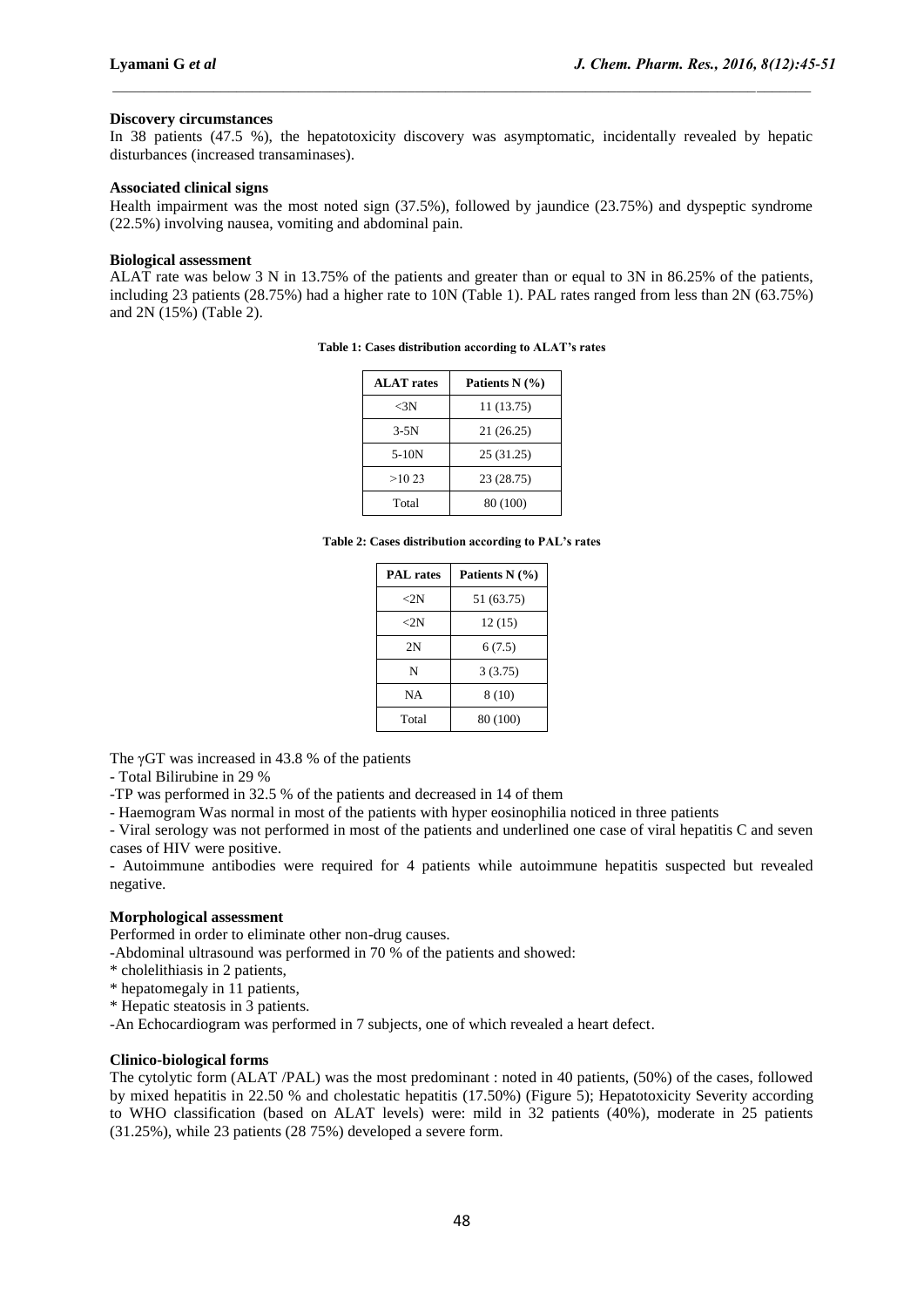

**Figure 5: cases distribution according to clinicobiologic form**

## **Hospitalization's management**

- Stopping antituberculous treatment was recommended in 88.75% of the cases. Two patients (2.5%) received dose treatment adjustment, six patients (7.5%) continued antituberculous therapy with biological monitoring

- The reintroduction was carried out in 17 patients (31.50%)

### **Course**

- Hepatotoxicity Reduced after treatment discontinuation in 80% of the cases

- After treatment's reintroduction, hepatotoxicity recurrence was noticed in 8.75 % of the patients, whereas it was negative in 11.25 %.

Final course was unknown in 57.50% of the patients while 40% have well recovered without sequelae and 2.50 % died.

# **DISCUSSION**

Hepatotoxicity is one of the most frequent and severe side effects of antituberculous during treatment. Its incidence has been reported with a variable rate between 2 and 28% of the patients treated. [5] It may be responsible for 6 to 12% mortality if treatment is continued [4]. It predominates for the three basic antibacillaries (isoniazid [INH], pyrazinamide [PZA] and rifampicin [RPM]) which association is almost constant in different treatment regimens, however the concomitant administration increases the hepatotoxicity's incidence and makes hepatic affection most serious [4]. Indeed, isoniazid produces toxic metabolites by cytochromes P45O (hydrazine +++) [6], RMP interacts potentially with hepatic microsomal system (CYP 450) and is a great metabolism inducer of several drugs including the isoniazid [6,7], as for pyrazinamide toxicity is less frequent, but more serious and later of immunoallergic origin, and ethambutol and streptomycin induce only very rarely hepatotoxicity by immunoallergic mechanism [6]. In Morocco, hepatic toxicity on antituberculous treatment is quite common, given the endemic nature of tuberculosis and slow acetylator genetic profile of our population. Many risk factors have been identified as predisposing to antituberculous hepatic toxicity: advanced age, female gender, viral infections (HIV +++, HVB, HCV), alcohol, high doses, long term treatment, concomitant use of hepatotoxic agents and the genetic polymorphism of enzymes (NAT2 genotypes, CYP2E1) [8,9].

In our series tuberculosis affects mainly young subjects between 20-40 years (58.75%), female (63.1%), most of our patients had no pathological history, except three patients (3, 75%) who had a viral hepatitis B, six patients (7.5%) were known positive HIV +++, ten patients (12.5%) had earlier drug intake and eighteen patients (22.5%) had a history of toxic use: alcohol, smoking, medicinal plants, drugs or a combination of several. The time of hepatotoxity onset in our series joins that of literature [10,11].

| <b>Authors</b>   | Délai (j) | Percentage % |
|------------------|-----------|--------------|
| Assob et al.     | 31        | <b>69,23</b> |
| Senaratne et al. | 30        | 58           |
| Mahmood et al.   | 14        | 61           |
| Notre série      | 20        | 66.3         |

**Table 3: Hepatotoxicity onset Time according to several studies**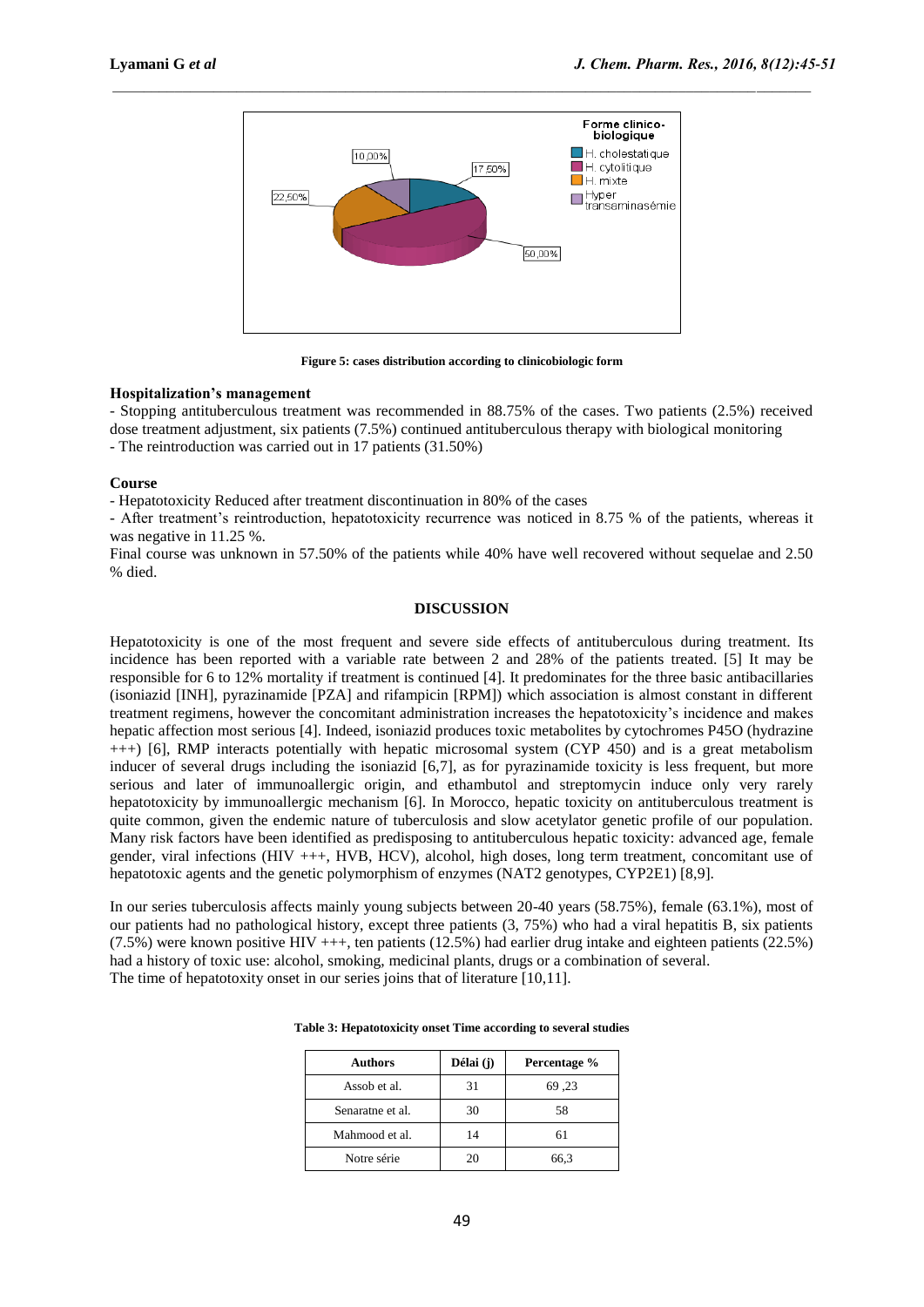Hepatotoxicity is asymptomatic in most of the cases accidentally revealed by biological assessement disturbances or associated with nonspecific signs including nausea, vomiting, asthenia, anorexia, abdominal pain or jaundice [5].

 $\_$  , and the state of the state of the state of the state of the state of the state of the state of the state of the state of the state of the state of the state of the state of the state of the state of the state of the

Cytolytic acute hepatitis is the most common form, mainly induced by isoniazid and pyrazinamide. [12] Fadlouallah M. and al reported cytolytic affection in 47.5% of the cases [13], for E.Benjazia and al cytolytic affection was noted in 84% of the cases [14]. Similarly, hepatotoxicity severity was variable depending on several series: Haji Khan Khoharo and al have reported lesser hepatotoxicity, moderate and severe in 48 (52.75%), 40 (43.95%) and 3 (3 3%) cases, respectively [15]. Our results were consistent with the literature, where cytolytic hepatitis was 50% of the cases as mild (40%) and moderate (31.25%).

Learning societies, BTS (British Thoracic Society), ATS (American Thoracic Society) and ERS (European Respiratory Society), recommended in case of moderate or severe hepatotoxicity with transaminase levels> 5 times normal or  $\geq$  3 times normal with hepatotoxicity symptoms, immediate discontinuation of antituberculous treatment until normalization of liver function, if tuberculosis affection is severe and requires treatment continuation, other -therapeutic alternatives non hepatotoxic could be used: the streptomycin and the fluoroquinolones.

The re-introduction is recommended after normalization of liver function, however, several models have been suggested in the literature, based mainly on the re-introduction of the least hepatotoxic molecule, gradually increasing the dose with careful clinical and biological monitoring of safety.

# **The readministration protocol according to BTS [16]**

After normalization of liver function, the reintroduction is done in the following order: INH, RMP and then PZA, with daily monitoring of the patient's clinical status and his hepatic function. L'INH should be initially introduced at 50 mg / day, by sequentially increasing to 300 mg / day after 2-3 days if no reaction occurred; followed by the RPM at a dose of 75 mg / day and 300 mg after 2 to 3 days, then 450 mg (if weight <50 kg) to 600 mg (if> 50 kg). Finally, PZA is introduced at 250 mg / day and 1.0 g after 2-3 days and then 1.5 g (if the weight  $\langle 50 \text{ kg} \rangle$  or 2 g (if  $> 50 \text{ kg}$ ).

### **Readministration according to ATS: [17]**

RMP is reintroduced with or without EHT after ALAT decrease of at least twice the upper limit to normal, then followed by readministration of INH, after 3 to 7 days. In case of symptoms recurrence or ALAT increase, last drug reintroduced should be stopped. For PZA, its reintroduction can be dangerous in case of severe hepatotoxicity.

Such was the case in our series, immediate end p of antituberculous treatment was recommended in 88.75% of the cases, with regression of liver toxicity in 80% of the cases.

readministration was made for 17 patients (31.50%) after normalization of liver function, according to different patterns (ethambutol, rifampicin, pyrazinamide and isoniazid +++) with recurrence of side effects in 8.75% of the patients and negative in 11.25%.

# **CONCLUSION**

Antituberculous hepatotoxicity is an unpredictable effect, potentially severe, therefore requiring adequate management, to allow better tolerance and compliance. In fact, antituberculous treatment is obligatory for tuberculosis management especially in our context where this disease remains endemic with no other therapeutic options. That is why Morocco adopted new means and set on "National Plan of accelerating the reduction of Tuberculosis incidence 2013-2016."

#### **REFERENCES**

[1] Organisation mondiale de la santé. Rapport 2014 sur la lutte contre la tuberculose dans le monde

[2] Organisation mondiale de la santé. Tuberculose : Principaux faits

[3] Ministère de la sante royaume du Maroc. Plan national de la réduction de l'incidence de la tuberculose **2013-2016**.

[4] R Chen; J Wang; Y Zhang. *Arch Toxicol,* **2015,** 89(6), 883-897.

[5] AC Anand; AK Seth; M Paul; P Puri. *Armed Forces Med J India,* **2006,** 62(1), 45-49

[6] R Bouchentouf; A Benjelloun; M Aitbenasser M. *Journal Africain d'Hépato-Gastroentérologie*  **2011,** 5(3), 168-173.